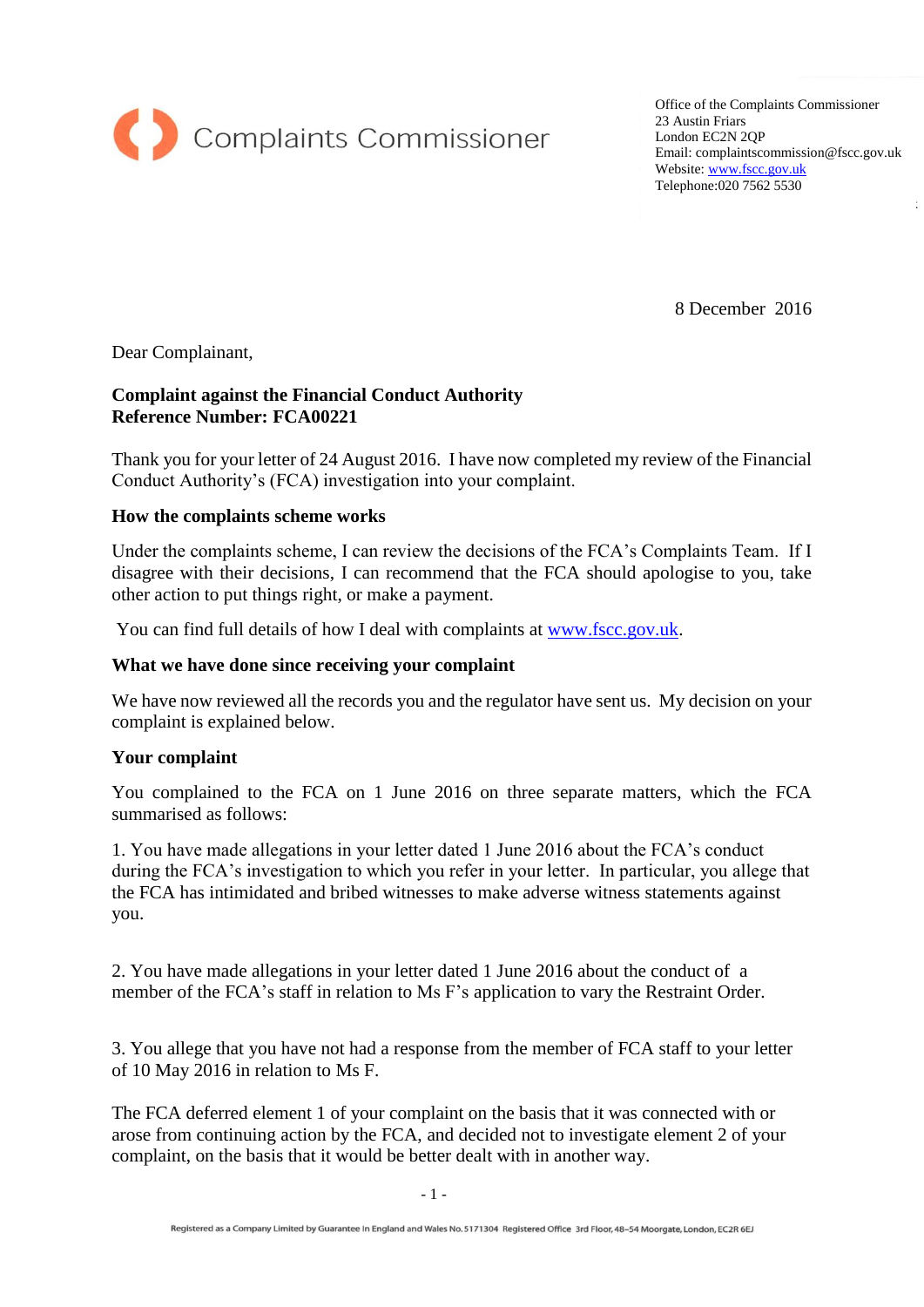The FCA investigated element 3 three of your complaint and informed you that it had responded to your letter of 10 May 2016 on 10 June 2016.

You then wrote to me on 24 August 2016. In your letter to me you say that you are unable to disagree with the reasons the FCA gave for deferring and not investigating elements 1 and 2 but you are dissatisfied with the way element 3 had been dealt with. This is because you had informed the FCA that your solicitors RR would be dealing with matters connected to the FCA investigation into your affairs only, yet from the FCA decision letter to you it appeared the FCA had sent letters to your solicitors RR on what you consider to be unconnected issues, and in particular, you have still not had sight of the letter dated 10 June 2016.

### **My position**

The FCA has explained that the delay between receiving your letter of  $10<sup>th</sup>$  May (it is not quite clear when the FCA received it, but it was certainly on or before  $16<sup>th</sup>$  May) and sending you the response was because the FCA was checking with your solicitors to clarify which matters they were instructed to deal with, given that there were connections between several sets of proceedings. It is clear from the records that the FCA made these inquiries promptly, but that they had to wait for your solicitors' response, which was not received until  $2<sup>nd</sup>$  June. It is unfortunate that the FCA did not acknowledge receipt of your  $10<sup>th</sup>$  May letter promptly, and that one of the two responses which were sent on  $10<sup>th</sup>$  June appears to have been sent only to your home address and not copied to your prison address (the other letter was correctly sent to your solicitors).

#### **Conclusion**

My findings are that:

- a) The FCA Complaints Team should have identified that the FCA letter of 10 June was not sent to your prison address.
- b. The FCA should resend the letter to you if you have not already received it.

I recommend that the FCA apologises for the misaddressing of the correspondence and sends the letter of 10 June 2016 to your prison address if it has not already done so.

Yours sincerely

Motyton.

Antony Townsend